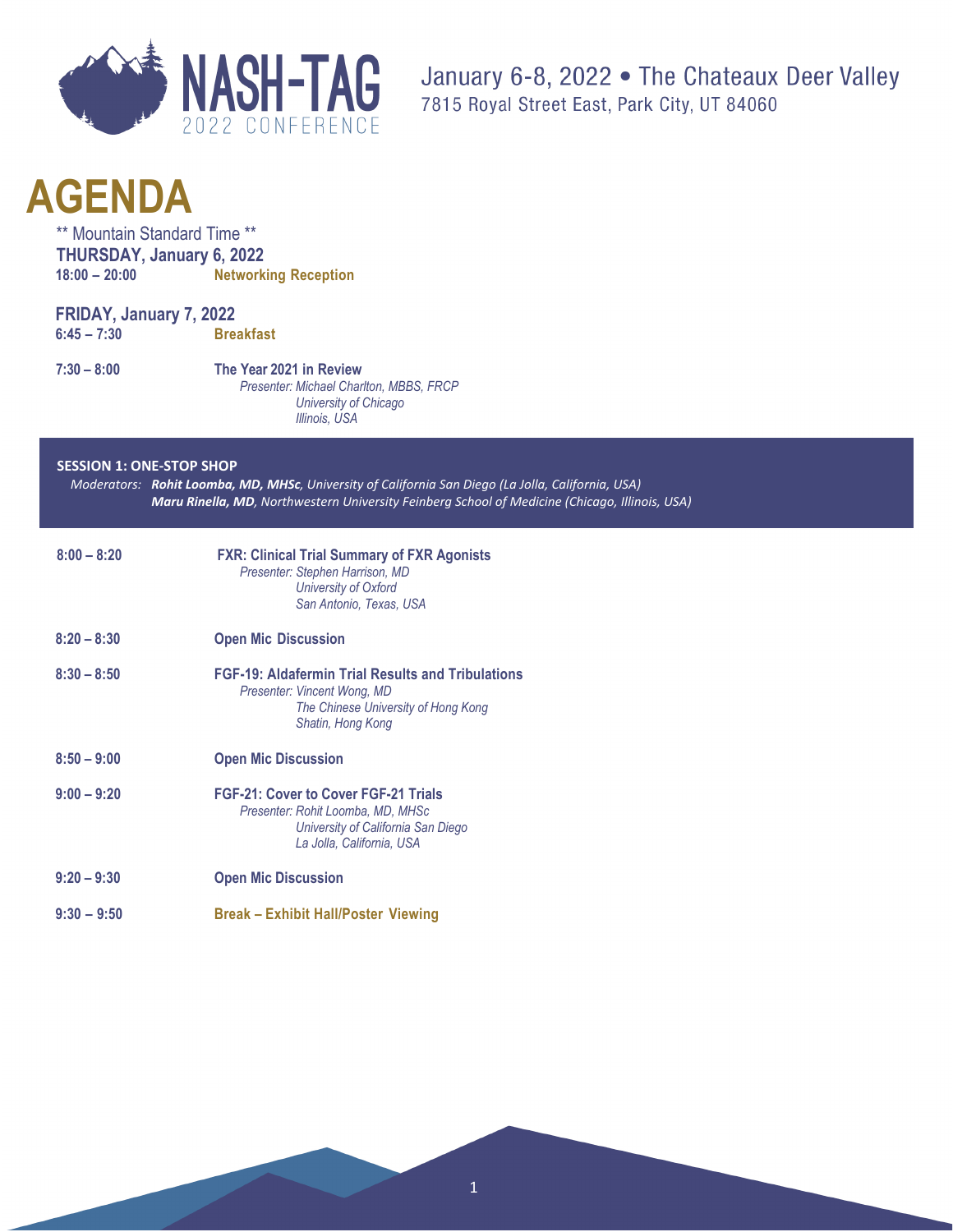

January 6-8, 2022 . The Chateaux Deer Valley 7815 Royal Street East, Park City, UT 84060

# **AGENDA**

#### **SESSION 2: LATEST CLINICAL TRIAL RESULTS**

*Moderators: Vlad Ratziu, MD, Hôpital Pitié Salpêtrière, Institute of Cardiometabolism, and Nutrition and University of Paris (Paris, France) Stephen Harrison, MD, University of Oxford (San Antonio, Texas, USA)*

| $9:50 - 10:15$  | <b>Key Congress Presentations</b><br>Presenter: Vincent Wong, MD<br>The Chinese University of Hong Kong<br>Shatin, Hong Kong                                                                                                                                                                       |
|-----------------|----------------------------------------------------------------------------------------------------------------------------------------------------------------------------------------------------------------------------------------------------------------------------------------------------|
| $10:15 - 10:25$ | <b>One Oral Presentation (Distinguished Abstract #29)</b>                                                                                                                                                                                                                                          |
| $10:25 - 10:40$ | Q&A                                                                                                                                                                                                                                                                                                |
|                 | <b>SESSION 3: BACK TO THE BIOLOGIC BASIS OF NASH PROGRESSION</b><br>Moderators: Brent Tetri, MD, Saint Louis University School of Medicine (St. Louis, Missouri, USA)<br>Frank A. Anania, MD, Deputy Director, Division of Hepatology, U.S. Food and Drug Administration (Silver Spring, Maryland) |
| $10:40 - 10:55$ | <b>Role of Phage Therapies in Liver Disease</b><br>Presenter: Bernd Schnabl, MD<br>University of California San Diego<br>La Jolla, California, USA                                                                                                                                                 |
| $10:55 - 11:10$ | <b>Emerging Data on Lipotoxicity in NASH</b><br>Presenter: Harmeet Malhi, MBBS<br>Mayo Clinic<br>Rochester, Minnesota, USA                                                                                                                                                                         |
| $11:10 - 11:25$ | Why Is NASH-Related HCC Resistant to Treatment?<br>Presenter: Mathias Heikenwälder, MD<br>German Cancer Research Center<br>Heidelberg, Germany                                                                                                                                                     |
| $11:25 - 11:40$ | <b>Organoids in NASH Therapeutics</b><br>Presenter: David Brenner, MD<br>University of California San Diego<br>La Jolla, California, USA                                                                                                                                                           |
| $11:40 - 12:00$ | <b>Panel Discussion</b>                                                                                                                                                                                                                                                                            |
| $12:00 - 16:00$ | <b>Interactive Dialogue on NASH Topics</b>                                                                                                                                                                                                                                                         |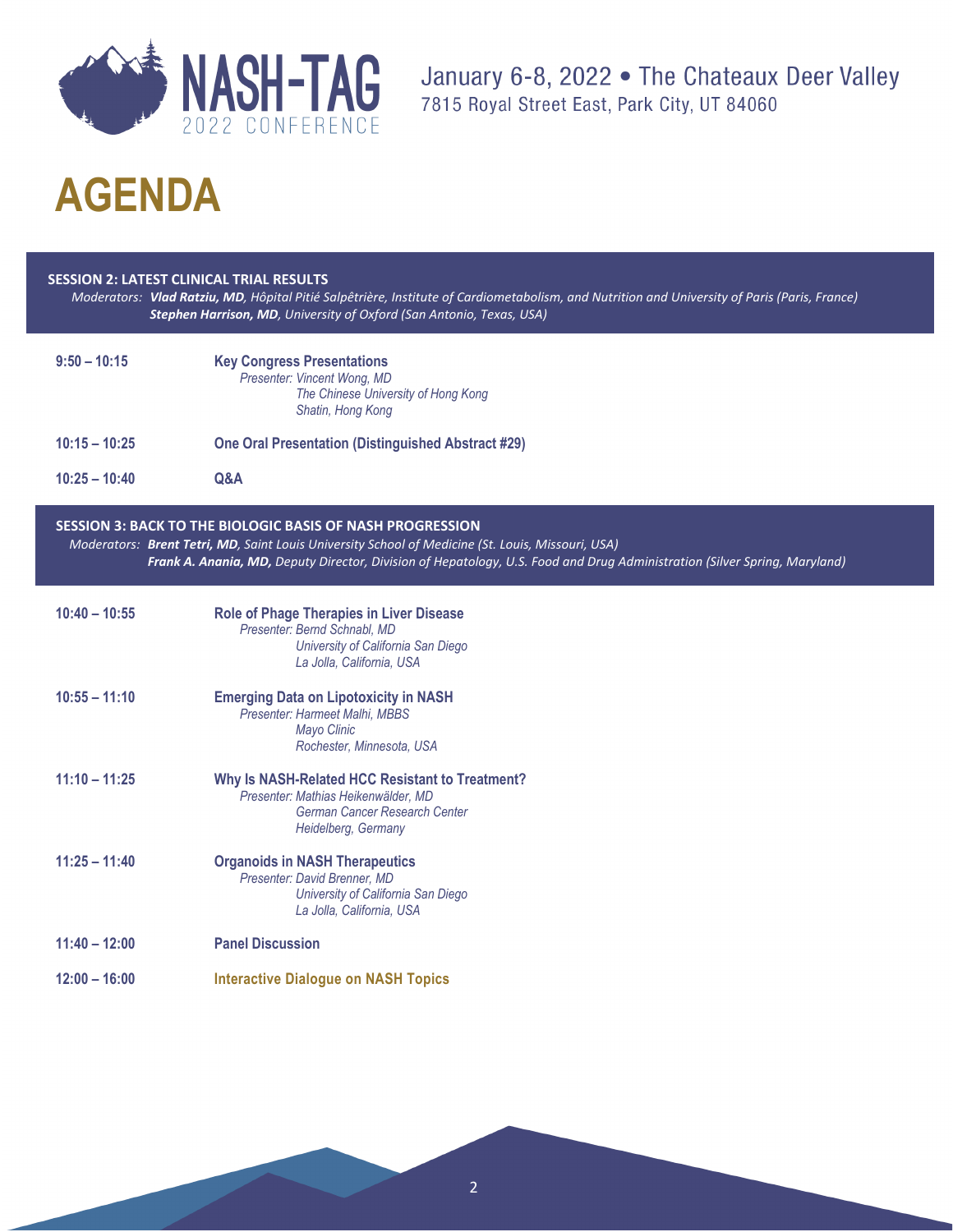

**FRIDAY, January 7, 2022**

**CME Lunch Symposium: 12:30 – 13:45 Register:** <https://www.chronicliverdisease.org/NASHTAG-SYMP22/> **Pearls and Pitfalls: Update on Emerging Therapies in NASH** Supported by an educational grant from Novo Nordisk Inc. and Merck & Co., Inc.

*Faculty: Michael Charlton, MBBS, FRCP University of Chicago Chicago, Illinois, USA*

> *Rohit Loomba, MD, MHSc University of California San Diego La Jolla, California, USA*

### **SESSION 4: WHAT'S HAPPENING IN MAJOR CONSORTIA ACROSS THE FIELD?**

*Moderators: Arun Sanyal, MD, Virginia Commonwealth University Health System (Richmond, Virginia, USA) Quentin M. Anstee, MD, FRCP, Newcastle University (Newcastle upon Tyne, United Kingdom) Manal Abdelmalek, MD, Duke University (Durham, North Carolina, USA)*

| $16:00 - 16:20$ | <b>NIMBLE Update</b><br>Presenter: Arun Sanyal, MD<br>Virginia Commonwealth University Health System<br>Richmond, Virginia, USA      |
|-----------------|--------------------------------------------------------------------------------------------------------------------------------------|
| $16:20 - 16:40$ | <b>LITMUS Update</b><br>Presenter: Quentin M. Anstee, MD, FRCP<br><b>Newcastle University</b><br>Newcastle upon Tyne, United Kingdom |
| $16:40 - 17:00$ | Two Oral Presentations (Distinguished Abstracts #8 and 12)                                                                           |
| $17:00 - 17:20$ | <b>Cirrhosis Network Update</b><br>Presenter: Vijay Shah, MD<br>Mayo Clinic<br>Rochester, Minnesota, USA                             |
| $17:20 - 17:40$ | <b>Panel Discussion</b>                                                                                                              |
| $17:40 - 18:00$ | <b>Break - Exhibit Hall/Poster Viewing</b>                                                                                           |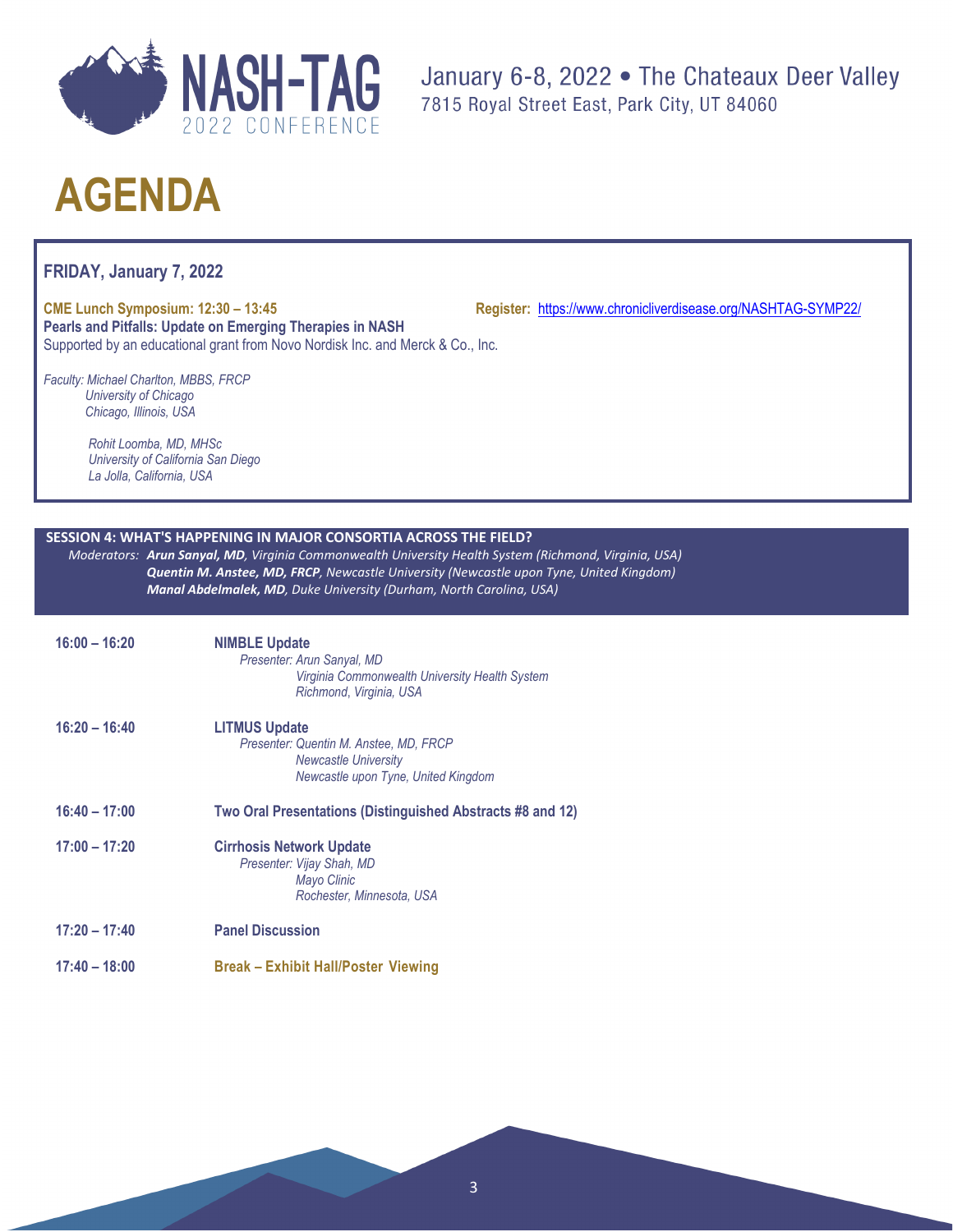

 **SESSION 5: ARTIFICIAL INTELLIGENCE PLATFORMS IN NASH TRIALS** *Moderators: Naim Alkhouri, MD, Arizona Liver Health (Glendale, Arizona, USA) Kenneth Cusi, MD, University of Florida (Gainesville, Florida, USA)*

| $18:00 - 18:15$ | New Data on Path Al<br>Presenter: Mazen Noureddin, MD<br>Cedars-Sinai Medical Center<br>Los Angeles, California, USA                                                                                                                                                                                                                                                                                     |
|-----------------|----------------------------------------------------------------------------------------------------------------------------------------------------------------------------------------------------------------------------------------------------------------------------------------------------------------------------------------------------------------------------------------------------------|
| $18:15 - 18:30$ | New Data on Histolndex<br>Presenter: Naim Alkhouri, MD<br>Arizona Liver Health<br>Glendale, Arizona, USA                                                                                                                                                                                                                                                                                                 |
| $18:30 - 18:45$ | What's Next in Al Platforms in NASH Trials and Future<br>Presenter: Arun Sanyal, MD<br>Virginia Commonwealth University Health System<br>Richmond Virginia, USA                                                                                                                                                                                                                                          |
| $18:45 - 19:00$ | <b>Panel Discussion</b><br>Stephen Harrison, MD, University of Oxford (San Antonio, Texas, USA)<br>Quentin M. Anstee, MD, FRCP, Newcastle University (Newcastle upon Tyne, United Kingdom)<br>Dave Kleiner, MD, Center for Cancer Research - National Cancer Institute (Bethesda, Maryland, USA)<br>Katy Wack, PhD, Vice President, Clinical and Regulatory Affairs, PathAI (Boston, Massachusetts, USA) |

### **SATURDAY, January 8, 2022**

| $6:45 - 7:30$ | <b>Breakfast</b>                                                                                                                                                                                                                                                                                                                                                                                            |
|---------------|-------------------------------------------------------------------------------------------------------------------------------------------------------------------------------------------------------------------------------------------------------------------------------------------------------------------------------------------------------------------------------------------------------------|
|               | SESSION 6: WHAT'S NEW OUT THERE, AND HOW TO INTERPRET WHAT IT ALL MEANS<br>Moderators: Vlad Ratziu, MD, Hôpital Pitié Salpêtrière, Institute of Cardiometabolism and Nutrition, and University of Paris (Paris, France)<br><b>Stephen Harrison, MD</b> , University of Oxford (San Antonio, Texas, USA)<br><b>Brent A. Tetri, MD</b> , Saint Louis University School of Medicine (St. Louis, Missouri, USA) |
| $7:30 - 7:50$ | <b>Update from the AASLD NASH Task Force</b><br>Presenter: Maru Rinella, MD<br>Northwestern University Feinberg School of Medicine<br>Chicago, Illinois, USA                                                                                                                                                                                                                                                |
| $7:50 - 8:10$ | New Data on Wet Biomarkers<br>Presenter: Philip Newsome, MD<br>Institute of Biomedical Research - The Medical School, University of Birmingham<br>Birmingham, United Kingdom                                                                                                                                                                                                                                |
| $8:10 - 8:30$ | Two Oral Presentations (Distinguished Abstracts #1 and 16)                                                                                                                                                                                                                                                                                                                                                  |

 *Gideon Ho, Co-founder and Chief Commercial Officer, HistoIndex (Launchpad, Singapore)*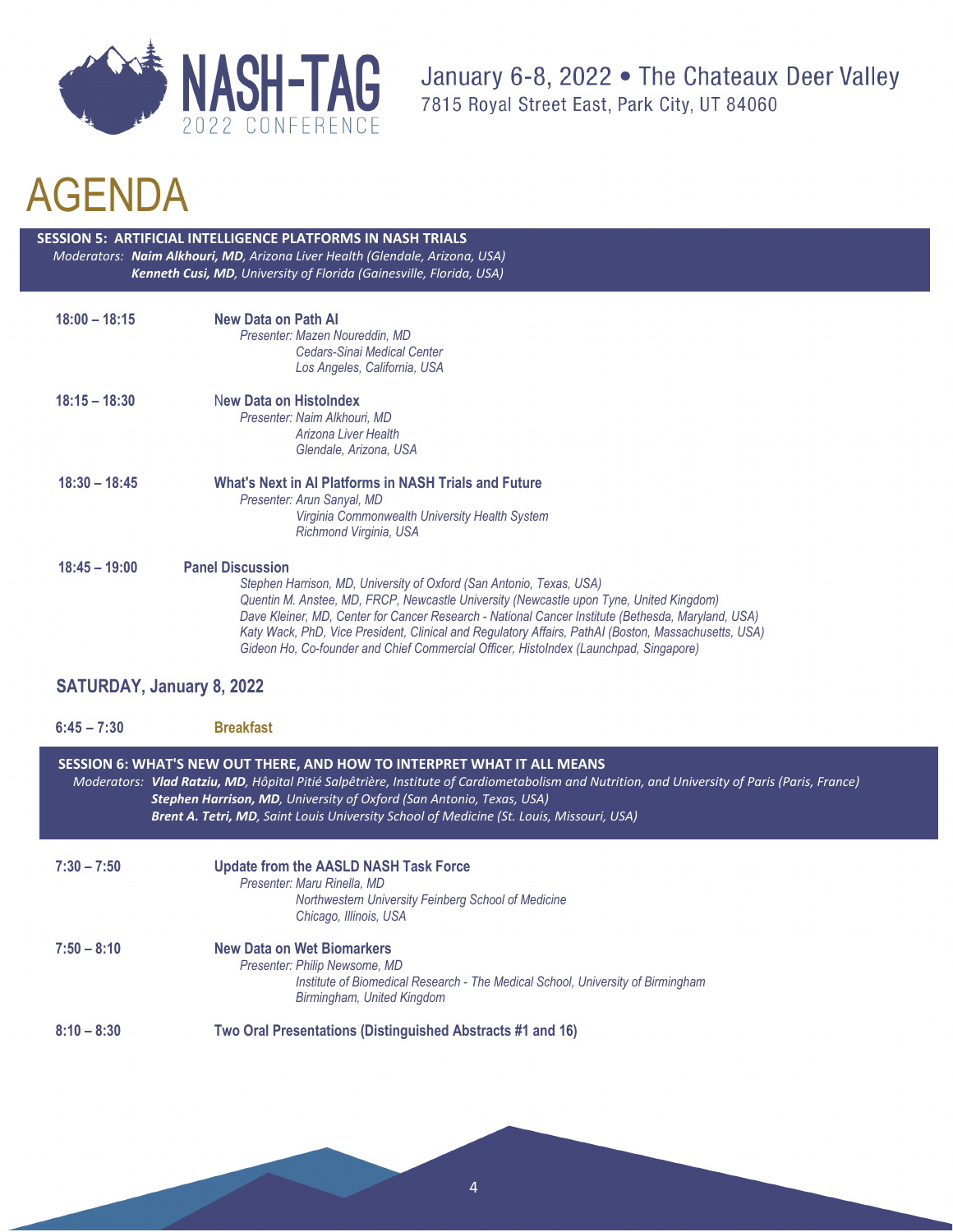

| <b>AGENDA</b>   |                                                                                                                                                                                                                                                                                                                                                             |
|-----------------|-------------------------------------------------------------------------------------------------------------------------------------------------------------------------------------------------------------------------------------------------------------------------------------------------------------------------------------------------------------|
| $8:30 - 8:50$   | <b>Combination Therapy Data in 2022: Current Status</b><br>Presenter: Michael Charlton, MBBS, FRCP<br>University of Chicago<br>Chicago, Illinois, USA                                                                                                                                                                                                       |
| $8:50 - 9:10$   | <b>New Data on Predicting Treatment Response by Imaging</b><br>Presenter: Rohit Loomba, MD, MHSc<br>University of California San Diego<br>La Jolla, California, USA                                                                                                                                                                                         |
| $9:10 - 9:40$   | <b>Panel Discussion</b><br>Vlad Ratziu, MD, Hôpital Pitié Salpêtrière, Institute of Cardiometabolism and Nutrition, and University of Paris (Paris, France)<br>Stephen Harrison, MD, University of Oxford (San Antonio, Texas, USA)<br>Amy Articolo, DO, FACOG, FACOOG, Dipl ABOM, Medical Director, NASH, Novo Nordisk, Inc. (Plainsboro, New Jersey, USA) |
| $9:40 - 10:00$  | <b>Break - Exhibit Hall/Poster Viewing</b>                                                                                                                                                                                                                                                                                                                  |
| $10:00 - 10:15$ | Moderators: Naga P. Chalasani, MD, Indiana University School of Medicine (Indianapolis, Indiana, USA)<br>Celeste Thomas, MD, University of Chicago (Chicago, Illinois, USA)<br>Philip Newsome, MBBS, The Medical School, University of Birmingham (Birmingham, United Kingdom)<br><b>PNPLA3 Knockdown as Treatment of NASH</b>                              |
|                 | Presenter: Luca Valenti, MD<br>Universitá degli Studi Milano<br>Milane, Italy                                                                                                                                                                                                                                                                               |
| $10:15 - 10:30$ | <b>HSD17B13 Knockdown and Inhibition as Treatment of NASH</b><br>Presenter: Yaron Rotman, MD<br><b>NIH Intramural Research Program</b><br>Bethesda, Maryland, USA                                                                                                                                                                                           |
| $10:30 - 10:50$ | Two Oral Presentations (Distinguished Abstracts #13 and 28)                                                                                                                                                                                                                                                                                                 |
| $10:50 - 11:05$ | <b>Uncouplers in the Treatment of NASH</b><br>Presenter: Gerald I. Shulman, MD<br>Yale University School of Medicine<br>New Haven, Connecticut, USA                                                                                                                                                                                                         |
| $11:05 - 11:20$ | <b>Targeting the Gut-Liver Axis in NAFLD Using CARBALIVE</b><br>Presenter: Rajiv Jalan, MD<br>University of London<br>London, United Kingdom                                                                                                                                                                                                                |
| $11:20 - 11:35$ | <b>Mechanisms of VLDL Turnover: Implications in NASH Therapeutics</b><br>Presenter: David E. Cohen, MD, PhD<br><b>Harvard Medical School</b><br>Boston, Massachusetts, USA                                                                                                                                                                                  |
| $11:35 - 12:00$ | <b>Panel Discussion</b>                                                                                                                                                                                                                                                                                                                                     |
|                 |                                                                                                                                                                                                                                                                                                                                                             |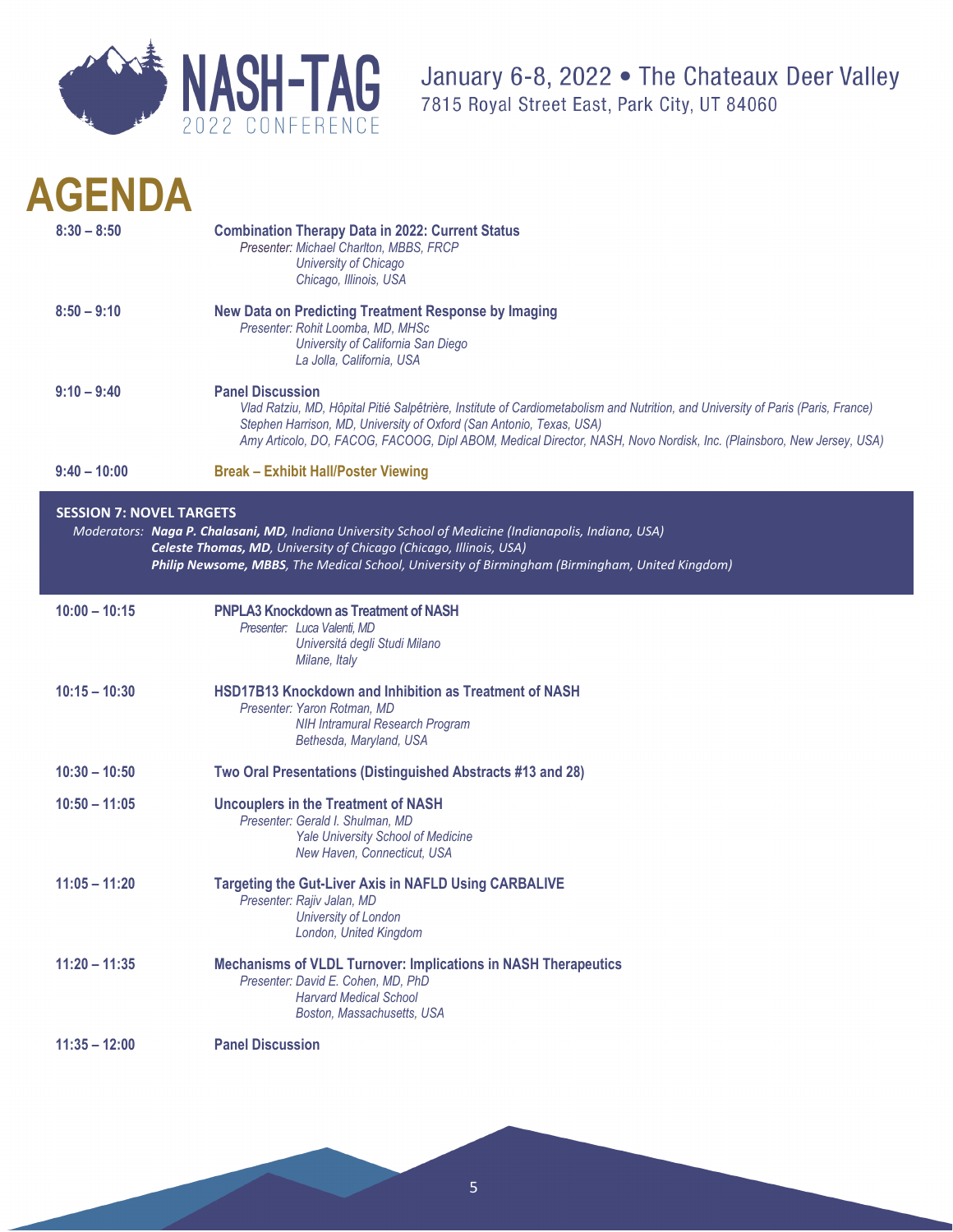

**12:00 – 16:00 A la Carte Roundtable Discussion Related to Drug Development**

**SATURDAY, January 8, 2022** Register: <https://www.chronicliverdisease.org/NASHsymposium-Nashtag/> **New Advances in NASH Diagnostics and Prognostics** Supported by an educational grant from Siemens Healthcare Diagnostics, Inc. *Faculty: Mazen Noureddin, MD, MHSc*

 *Cedars-Sinai Medical Center Los Angeles, California, USA*

### **SESSION 8: BASIC SCIENCE**

*Moderators: David Brenner, MD, University of California San Diego (La Jolla, California, USA) Vijay Shah, MD, Mayo Clinic (Rochester, Minnesota, USA)*

| $16:00 - 16:20$ | Two Oral Presentations (Distinguished Abstracts #3 and 32)                                                                                                      |
|-----------------|-----------------------------------------------------------------------------------------------------------------------------------------------------------------|
| $16:20 - 16:35$ | <b>Single Cell Transcriptomics and NASH</b><br>Presenter: Prakash Ramachandran, MD<br>University of Edinburgh<br>Edinburgh, United Kingdom                      |
| $16:35 - 16:50$ | <b>Inflammation and Gut Dysbiosis</b><br>Presenter: Michael Karin, MD<br>University of California San Diego<br>La Jolla, California, USA                        |
| $16:50 - 17:05$ | <b>Integrins and Fibrosis</b><br>Presenter: Scott Turner, PhD, Senior Vice President, Research<br><b>Pliant Therapeutics</b><br>San Francisco, California, USA  |
| $17:05 - 17:20$ | <b>Addressing Unmet Needs in NASH Fibrosis</b><br>Presenter: Scott L. Friedman, MD<br><b>Icahn School of Medicine at Mount Sinai</b><br>New York, New York, USA |
| $17:20 - 17:40$ | <b>Overview of Dual/Triple Agonists</b><br>Presenter: Samuel Klein, MD<br><b>Washington University School of Medicine</b><br>St. Louis, Missouri, USA           |
| $17:40 - 18:00$ | <b>Break - Exhibit Hall/Poster Viewing</b>                                                                                                                      |